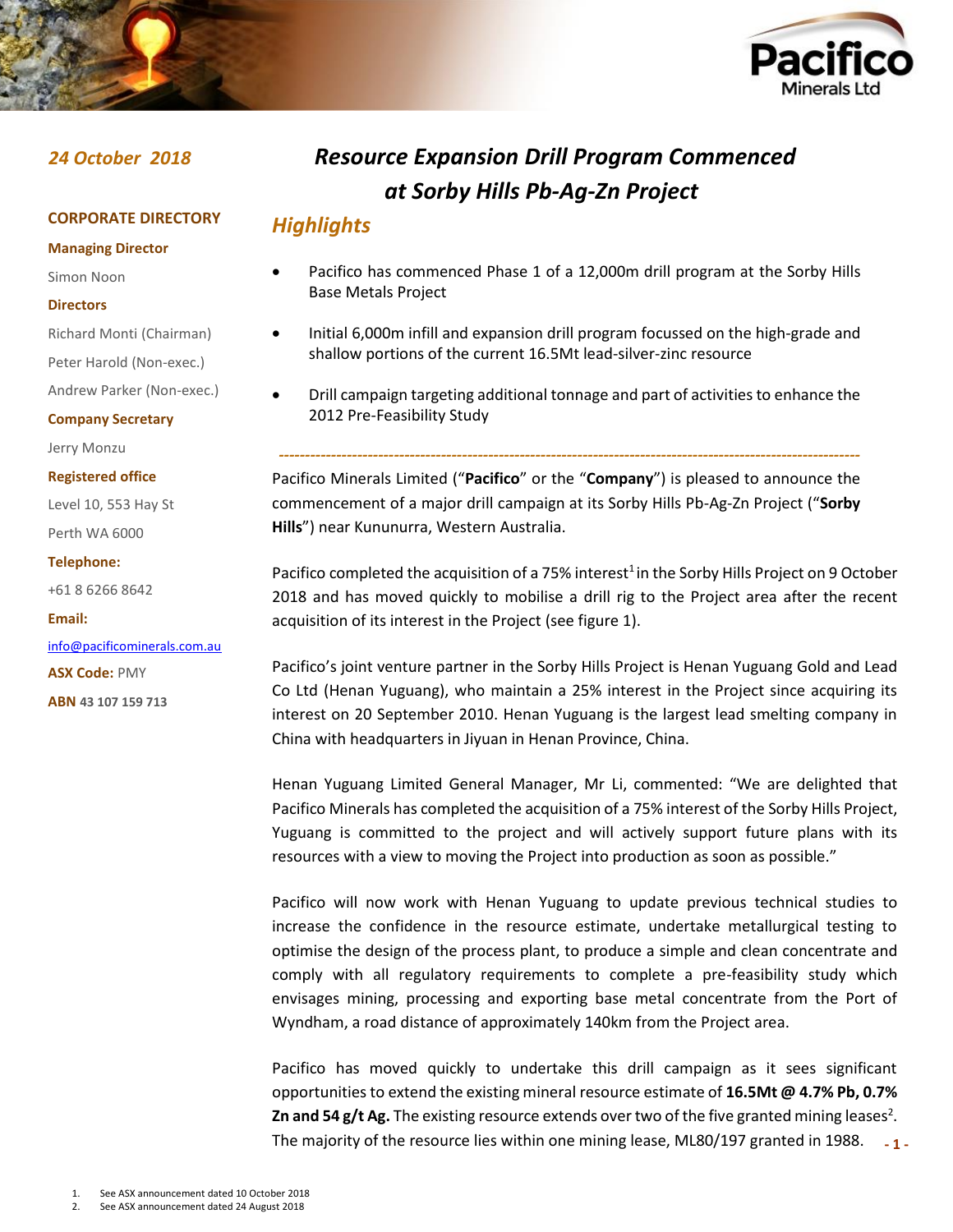

Areas selected for initial drilling were reviewed over the last few months by CSA Global Pty Ltd as Pacifico undertook technical due diligence on the Project and then moved to optimise a future work program. Pacifico has concluded that drilling within the existing Inferred Mineral Resource or zones immediately adjacent provide the best option to incorporate an updated resource estimate from this drilling into a Pre-Feasibility Study to be completed in 2019. Within these resources the average depth to the top of mineralisation is 20m below surface, with what appears to be free dig colluvium and upper thin zones of the Knox siltstone.



Figure 1. Location of the Sorby Hills Project approximately 50km northeast of Kununurra, Western Australia

Beyond the initial high-priority infill drilling, Pacifico has highlighted exploration potential outside of the existing estimated resource, where a number of orebodies remain open along strike and warrant follow up drilling. Over the years, the project has seen the development of The Kimberley region with a number of operating mines in the East Kimberley producing diamonds, iron ore, nickel, lead and zinc and more recently the development of a rare-earth mine. The expansion of the Ord Irrigation Scheme has required significant involvement from government authorities and this has assisted the project in receiving a comprehensive environmental review by the West Australian Environmental Protection Authority.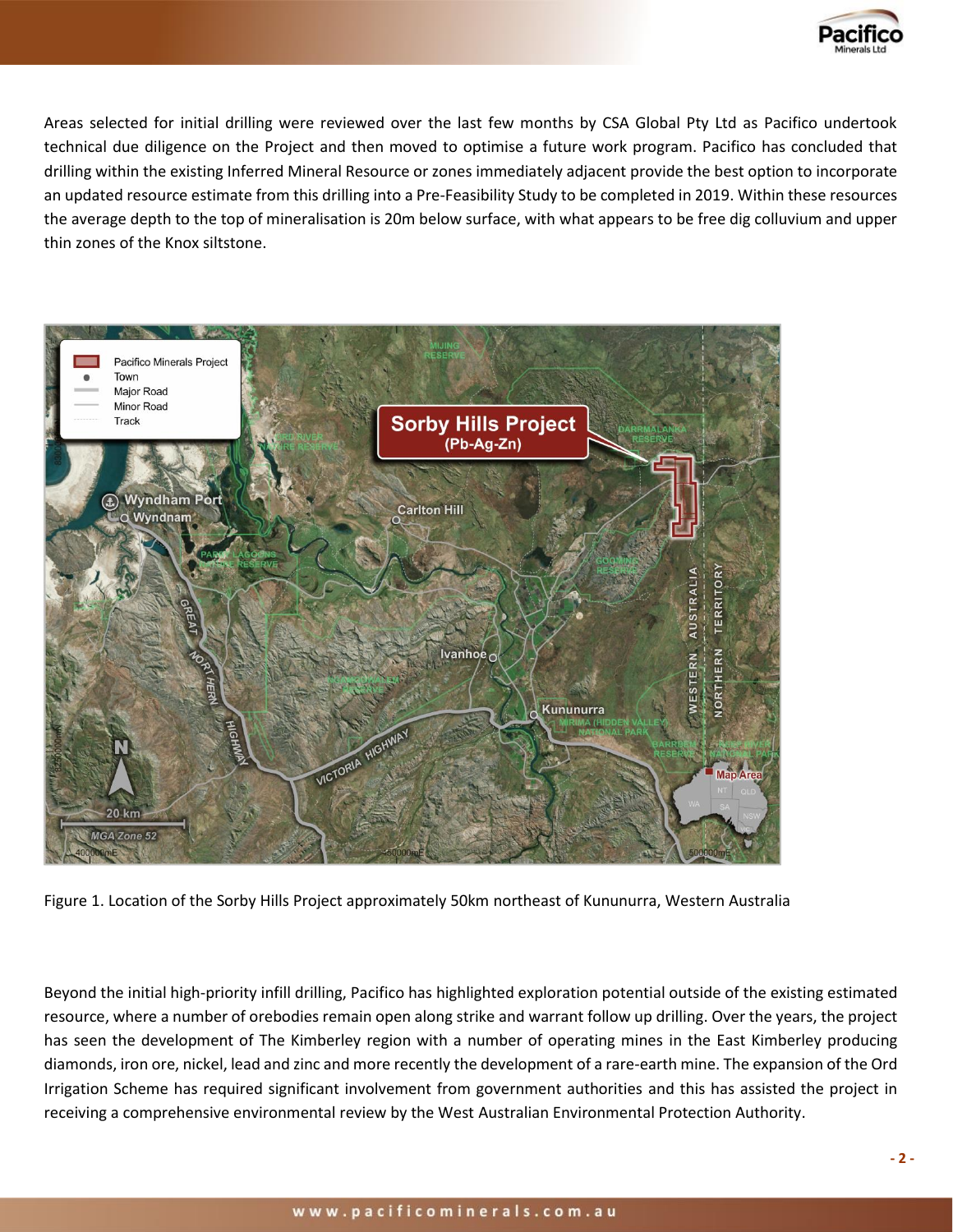

**Pacifico Minerals Limited Managing Director, Simon Noon, commented:** "This drill program represents a significant investment by Pacifico and Henan Yuguang in building the tonnage and understanding of the resources at Sorby Hills. The planned drilling is focused on expanding the mineral resource in a manner that is expected to immediately add to the project's Indicated Resources and prepare for Phase 2 of the drilling campaign to move a portion of the resource to an Ore Reserve to enable planning for a future mining operation. As an investor in the company, I share the same excitement as our loyal shareholders in the potential economic development of Sorby Hills."

The shallow water Port of Wyndham has successfully exported mineral products and Pacifico believes that it can incorporate improvements in infrastructure, including a sealed highway from the mining lease to the Port already in place, better handling of base metal concentrate using sealed containers, and a desire from customers seeking a clean lead-silver concentrate free from deleterious elements to offset the closure of a number of lead mines in China.



Figure 2. Sorby Hills Project comprising five granted mining leases located 1.2km west of the WA/NT border

Pacifico look forward to providing updates on the initial phase of its drilling program and advise on its strategy with our JV partner, Henan Yuguang to assess the Sorby Hills Project for future development.

# *For further information or to be added to our electronic mailing list please contact:*

Simon Noon (Managing Director) Phone: +61 (0)8 6266 8642 Email: [info@pacificominerals.com.au](mailto:info@pacificominerals.com.au)